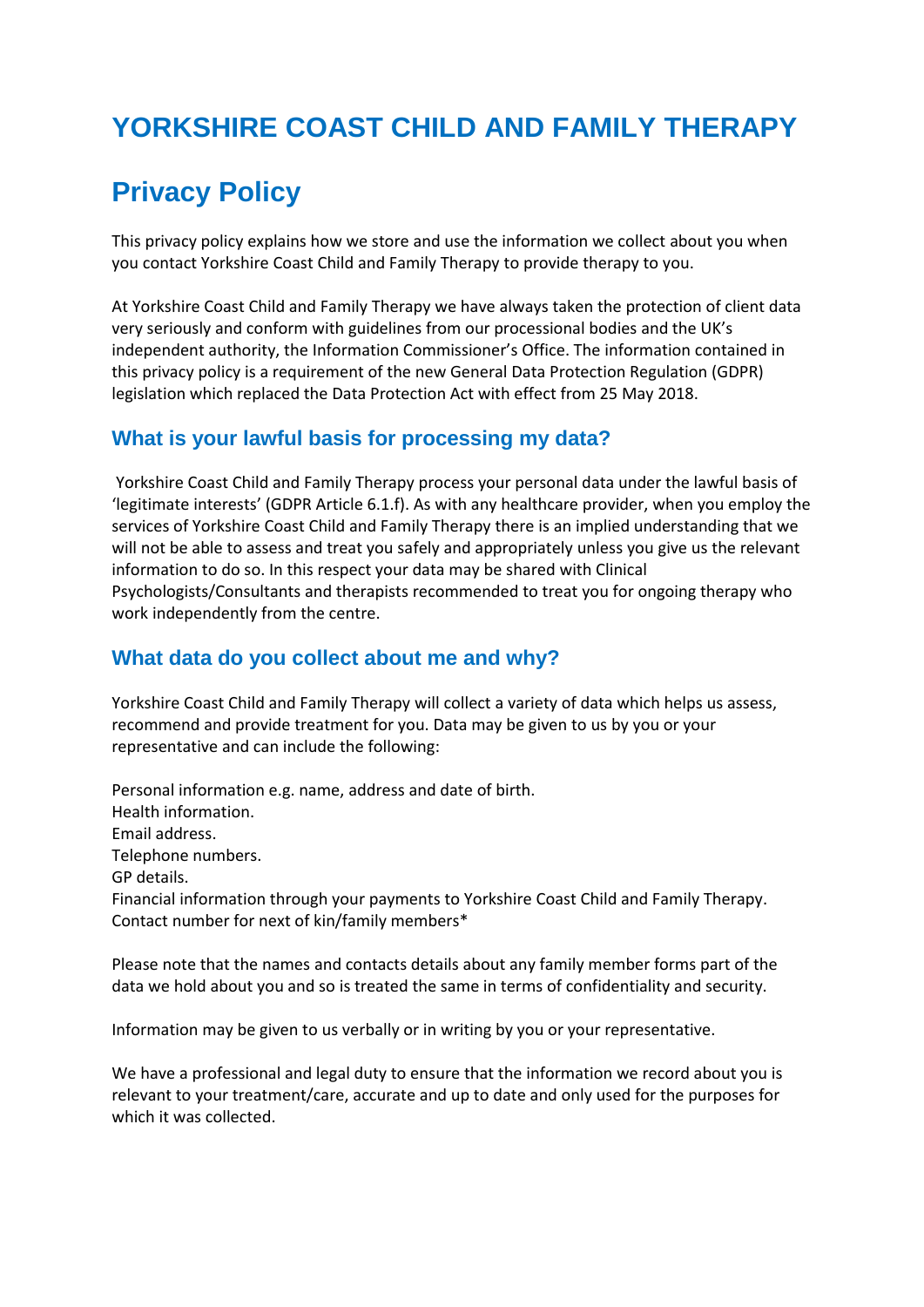### **Where is my data kept?**

Your data will be kept in a locked secure clinical filing cabinet in the businesses room/s, the data will be kept securely within their own data protection procedure and details of this should be requested if so required from the therapist. Yorkshire Coast Child and Family Therapy will keep no electronic details of your data at any time apart from your name and age on a secure protected database at which point you will be allocated a secure reference to provide anonymity.

#### **Who has access to my data?**

Yorkshire Coast Child and Family Therapy employees will have access to your data together with any ongoing therapist to whom your details may be passed (with your consent) with a view to arranging future therapy direct with yourself.

#### **Who do you share my data with?**

Your data will be shared (with your consent) with a relevant therapist operating independently from Yorkshire Coast Child and Family Therapy who we feel can offer you the relevant therapy. It is normal practice at Yorkshire Coast Child and Family Therapy that consultations are carried out in total confidence. The identity of individuals and personal details will be protected by both the therapist you see and Yorkshire Coast Child and Family Therapy. However there may be an unusual circumstance which necessitates breaking confidentiality. This may be when it is judged by your therapist that there is a risk to yourself or to others, or if there is a risk to a child. In an unusual event necessitating a break in confidentiality, this will be done where possible with your consent and only to those parties who have an absolute need to know.

#### **How long do you need to keep data about me?**

Professional guidelines require us to retain clinical files and work diaries for a period of 7 years after discharge from our care. This is helpful if you need treatment at a later date, but is also a requirement in case of litigation.

Financial records and items such as our bank statements (which may contain your name and payment details) are also required to be kept for a full 7 year period by HMRC for tax purposes.

If you make an enquiry about our service but do not proceed, any written notes/email correspondence will be retained as above.

Clinical records and accounts are shredded by The Orchard at the end of the requisite period state above.

#### **How can I access the information you hold about me?**

You have the right at any time to request copies of the Therapy Client Record sheet and any additional consultation sheets we hold about you.